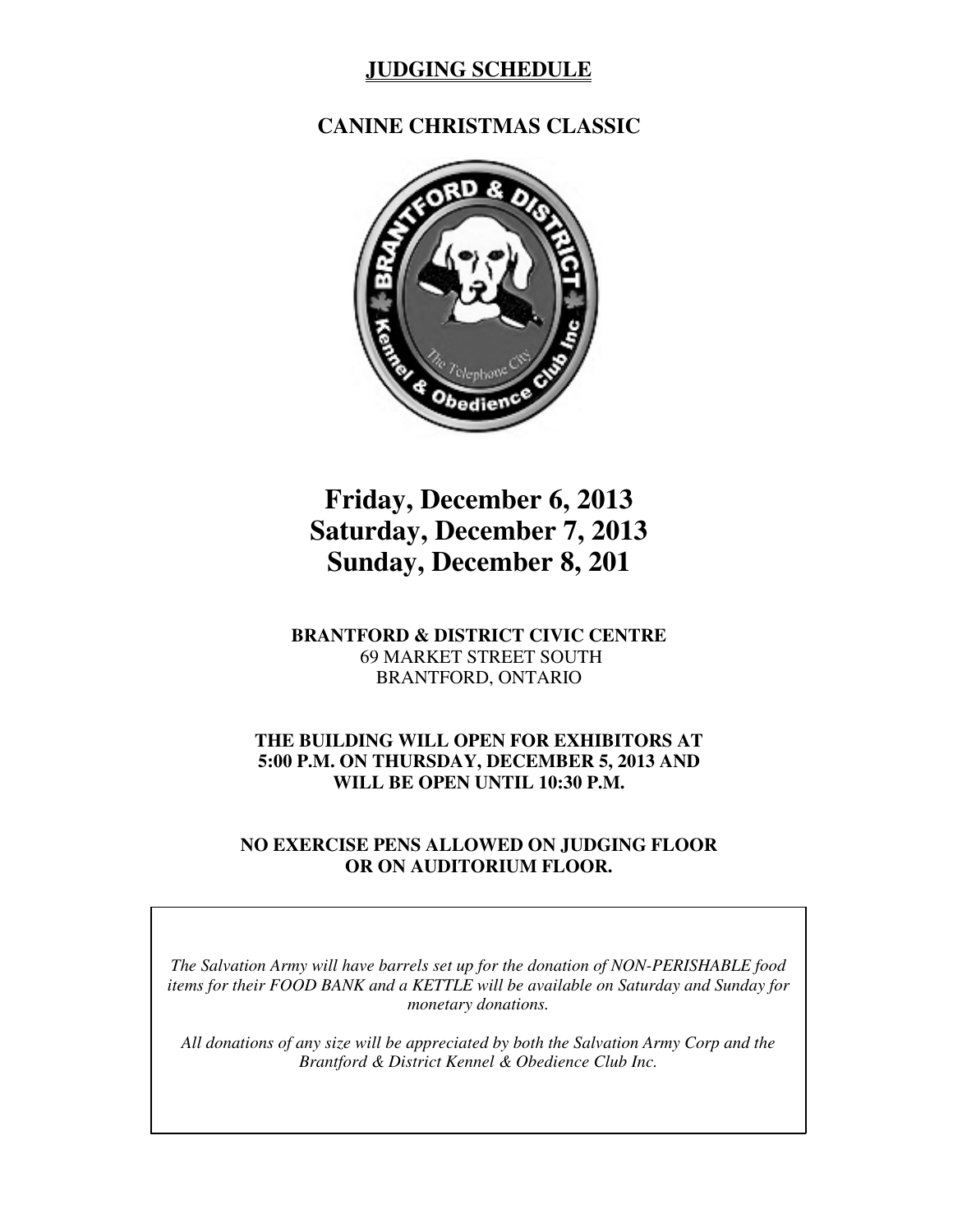#### **RING 1 - JUDGE: Ms. L. Paradis**

| $10:00$ a.m. |   | Airedale Terrier          | $0-1-0-0$       |
|--------------|---|---------------------------|-----------------|
|              | 1 | <b>Border Terrier</b>     | $1 - 0 - 0 - 0$ |
|              | 1 | Fox Terrier $(S)$         | $0-0-1-0$       |
|              | 1 | <b>Irish Terrier</b>      | $0-0-1-0$       |
|              | 1 | Schnauzer (Min)           | $1 - 0 - 0 - 0$ |
|              | 4 | <b>Scottish Terrier</b>   | $0 - 2 - 2 - 0$ |
|              | 1 | Skye Terrier              | $0-0-1-0$       |
|              | 1 | <b>Staff Bull Terrier</b> | $0-0-1-0$       |
|              | 3 | W.H.W.T.                  | $1 - 1 - 1 - 0$ |
| 10.25        |   | <b>TI'</b> A              |                 |

10:35 a.m. **Judging Group 4**

### **RING 1 - JUDGE: Mrs. P. McLean**

| $11:00$ a.m. 14 |   | Ret (Golden)         | $8 - 5 - 0 - 1$ |
|-----------------|---|----------------------|-----------------|
|                 | 6 | <b>Barbet</b>        | $0-4-2-0$       |
|                 | 1 | Griffon (WHP)        | $0-0-1-0$       |
|                 | 1 | Pointer              | $0-0-1-0$       |
|                 | 5 | Pointer (GSH)        | $0-1-2-2$       |
|                 | 1 | BP - Pointer (GSH)   | $1-0$           |
| <b>LUNCH</b>    |   |                      |                 |
| 12:40 p.m.      | 1 | Ret (Chesapeake Bay) | $0-0-0-1$       |
|                 | 1 | Ret (Curly-Coated)   | $0-1-0-0$       |
|                 | 5 | Ret (Flat-Coated)    | $2 - 2 - 1 - 0$ |
|                 | 1 | BP - Ret (Golden)    | $1 - 0$         |
|                 | 8 | Ret (Labrador)       | $1 - 1 - 2 - 4$ |
|                 | 1 | Ret (NSDT)           | $0-0-1-0$       |
|                 | 1 | Setter (English)     | $0-0-1-0$       |
| $1:25$ p.m.     | 4 | Setter (Irish R&W)   | $1 - 3 - 0 - 0$ |
|                 |   | Setter (Irish)       | $0 - 0 - 0 - 1$ |

|             |   | Setter (Irish)         | $0-0-0-1$       |
|-------------|---|------------------------|-----------------|
|             | 9 | Span (Am Cocker)       | $2 - 6 - 1 - 0$ |
|             | 2 | Span (Brittany)        | $0 - 0 - 2 - 0$ |
|             |   | Span (Eng Springer)    | $0-1-0-0$       |
|             | 1 | Span (Sussex)          | $0-0-1-0$       |
|             |   | Span (Welsh Spring)    | $0-1-0-0$       |
|             | 3 | Vizlsa                 | $1 - 1 - 0 - 1$ |
| $2:20$ p.m. |   | <b>Judging Group 1</b> |                 |
|             |   |                        |                 |

#### **RING 2 - JUDGE: Mrs. E. Beilhartz**

| $10:00$ a.m. | 1 | Affenpinscher            | $0 - 0 - 1 - 0$ |
|--------------|---|--------------------------|-----------------|
|              | 3 | C.K.C. Spaniel           | $1 - 1 - 0 - 1$ |
|              | 1 | Chihuahua (LC)           | $0 - 0 - 1 - 0$ |
|              | 2 | Chihuahua (SC)           | $0-1-1-0$       |
|              | 2 | Griffon (Brussels)       | $2 - 0 - 0 - 0$ |
|              | 7 | Havanese                 | $0-4-3-0$       |
|              | 3 | <b>BP</b> - Havanese     | $2 - 1$         |
| 10:45 a.m.   | 4 | Papillon                 | $3 - 1 - 0 - 0$ |
|              | 2 | Pekingese                | $1 - 0 - 1 - 0$ |
|              | 1 | Pomeranian               | $0 - 0 - 1 - 0$ |
|              | 1 | Pug                      | $0 - 0 - 1 - 0$ |
|              | 2 | <b>Toy Manchester</b>    | $0 - 0 - 1 - 1$ |
|              | 7 | <b>Yorkshire Terrier</b> | $3 - 3 - 1 - 0$ |
| 11:30 a.m.   |   | <b>Judging Group 5</b>   |                 |

#### **RING 2 - JUDGE: Ms. D. Heck**

|  | 12:30 p.m. 4 Afghan Hound | $1 - 0 - 3 - 0$ |
|--|---------------------------|-----------------|
|  | Basenji                   | $0-0-1-0$       |
|  | <b>Basset Hound</b>       | $0 - 0 - 1 - 0$ |
|  | Bloodhound                | $0-0-0-1$       |
|  | <b>Borzoi</b>             | $0-0-1-0$       |
|  | BP - Borzoi               | 1- $\Omega$     |
|  |                           |                 |

|             | 5              | Dachshund (MLH)             | 4-0-1-0         |
|-------------|----------------|-----------------------------|-----------------|
|             | $\overline{c}$ | Dachshund (MS)              | $0 - 2 - 0 - 0$ |
|             | $\overline{2}$ | Dachshund (SWH)             | $0 - 0 - 1 - 1$ |
|             | $\mathbf{1}$   | Drever                      | $0-0-1-0$       |
|             | 2              | Irish Wolfhound             | $1 - 1 - 0 - 0$ |
|             | $\mathbf{1}$   | <b>BP</b> - Norrbottenspets | $1-0$           |
|             | 1              | PBGV                        | $0 - 0 - 1 - 0$ |
|             | 1              | BP - Rhodesian              | $1-0$           |
|             | 6              | Whippet                     | $2 - 3 - 1 - 0$ |
|             | 1              | BP - Whippet                | 0-1             |
| 1:45 p.m.   |                | <b>Judging Group 2</b>      |                 |
|             |                |                             |                 |
| $2:15$ p.m. |                | <b>Boston Terrier</b>       | $0-2-0-0$       |
|             | $rac{2}{5}$    | Bulldog                     | $1 - 2 - 1 - 1$ |
|             | $\overline{c}$ | Chinese Shar-Pei            | $0 - 0 - 0 - 2$ |
|             | $\mathbf{1}$   | Chow Chow                   | $0 - 0 - 1 - 0$ |
|             | 4              | Poodle (Miniature)          | $2 - 2 - 0 - 0$ |
|             | 1              | Dalmatian                   | $0-1-0-0$       |
|             | 4              | French Bulldog              | $2 - 2 - 0 - 0$ |
|             | 1              | Keeshond                    | $0-1-0-0$       |
|             | 1              | BP - Keeshond               | 0-1             |
|             | 5              | Poodle (Standard)           | $1 - 3 - 0 - 1$ |
|             |                | <b>Group Judging Upon</b>   |                 |
|             |                | <b>Completion of Breeds</b> |                 |
|             |                |                             |                 |
|             |                |                             |                 |

#### **RING 3 - JUDGE: Mr. A. Ewles**

| $10:00$ a.m.<br>2 | Alaskan Malamute        | $1 - 0 - 0 - 1$ |
|-------------------|-------------------------|-----------------|
| 9                 | Boxer                   | $2 - 2 - 3 - 2$ |
| 4                 | <b>Bullmastiff</b>      | $1 - 2 - 1 - 0$ |
| 1                 | <b>BP</b> - Bullmastiff | $0-1$           |
| 2                 | Cane Corso              | $0-2-0-0$       |
| 4                 | Doberman Pinscher       | $1 - 2 - 1 - 0$ |
| 1                 | Dogue De Bordeaux       | $1 - 0 - 0 - 0$ |
| $10:55$ a.m. $10$ | <b>Great Dane</b>       | $5 - 2 - 2 - 1$ |
| $\overline{2}$    | <b>BP</b> - Great Dane  | $0 - 2$         |
| 4                 | <b>Great Pyrenees</b>   | $1 - 2 - 0 - 1$ |
| 4                 | Newfoundland            | $1 - 1 - 1 - 1$ |
| 11:45 a.m.<br>6   | Portuguese Wtr Dog      | $2 - 2 - 2 - 0$ |
| 2                 | Rottweiler              | $1 - 1 - 0 - 0$ |
| 1                 | BP - Rottweiler         | $1-0$           |
| 3                 | Schnauzer (Giant)       | $0 - 2 - 1 - 0$ |
| 4                 | Siberian Husky          | $1 - 3 - 0 - 0$ |
| 1                 | BP - Siberian Husky     | $1-0$           |
| 12:25 p.m.        | <b>Judging Group 3</b>  |                 |

#### **RING 3 - JUDGE: Ms. B. DuPree**

| $1:30$ p.m. | 4 | Australian Shepherd         | $1 - 1 - 1 - 1$ |
|-------------|---|-----------------------------|-----------------|
|             | 3 | <b>Bearded Collie</b>       | $0-1-0-2$       |
|             | 1 | BP - Bearded Collie         | $1-0$           |
|             | 1 | Belgian Shepherd            | $0-0-0-1$       |
|             | 1 | Border Collie               | $0-0-1-0$       |
|             | 3 | <b>Bouvier</b>              | $1 - 1 - 1 - 0$ |
|             | 3 | Collie (Rough)              | $1 - 1 - 1 - 0$ |
|             | 1 | Collie (Smooth)             | $0-1-0-0$       |
| $2:10$ p.m. | 5 | German Shepherd             | $3 - 1 - 0 - 1$ |
|             | 2 | Norwegian Buhund            | $0-2-0-0$       |
|             | 1 | Old Eng Sheepdog            | $0 - 0 - 1 - 0$ |
|             | 9 | <b>Shetland Sheepdog</b>    | $4 - 4 - 1 - 0$ |
|             | 3 | <b>BP-Shetland Sheepdog</b> | $0 - 3$         |
|             | 1 | Welsh Corgi (P)             | $0-1-0-0$       |
|             |   | <b>Group Judging Upon</b>   |                 |
|             |   | <b>Completion of Breeds</b> |                 |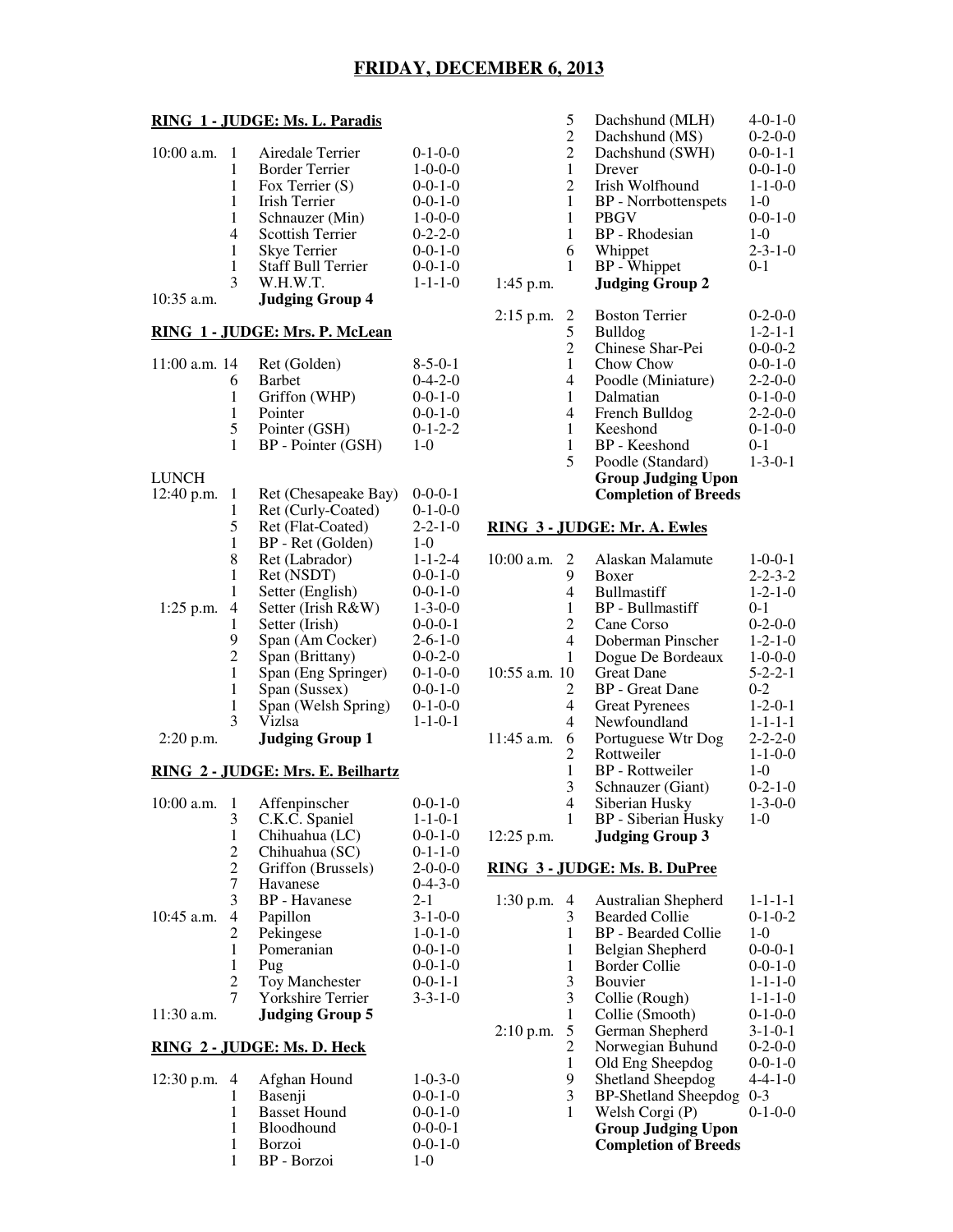#### **SATURDAY, DECEMBER 7, 2013**

#### **RING 1 - JUDGE: Mr. A. Bennett RING 2 - JUDGE: Mr. A. Pepper**

| 8:00 a.m.        | 8              | <b>Barbet</b>               | $0 - 6 - 2 - 0$ | 1:30 p.m.<br>1                |
|------------------|----------------|-----------------------------|-----------------|-------------------------------|
|                  | 6              | Pointer (GSH)               | $1 - 2 - 2 - 1$ | 3                             |
|                  | $\mathbf{1}$   | BP - Pointer (GSH)          | $1-0$           | $\mathbf{1}$                  |
|                  | 6              | Ret (Chesapeake Bay)        | $2 - 1 - 1 - 2$ | $\mathbf{1}$                  |
|                  | $\mathbf{1}$   | Ret (Curly-Coated)          | $0-1-0-0$       | $\overline{c}$                |
|                  | 6              | Ret (Flat-Coated)           | $2 - 3 - 1 - 0$ | 3                             |
| $9:10$ a.m. $15$ |                | Ret (Golden)                | $9-4-0-2$       | $\mathbf{1}$                  |
|                  | 1              | BP - Ret (Golden)           | $1-0$           | $\overline{c}$                |
|                  | 5              | Ret (NSDT)                  | $0 - 3 - 2 - 0$ | $\overline{7}$                |
|                  | 1              | Setter (English)            | $0 - 0 - 1 - 0$ | 3                             |
|                  | 6              | Setter (Irish R&W)          | $1-4-1-0$       | $\mathbf{1}$                  |
|                  | $\mathbf{1}$   | Setter (Irish)              | $0 - 0 - 0 - 1$ | $\overline{c}$                |
| 10:20 a.m.       | $\mathbf{1}$   | Span (Brittany)             | $0 - 0 - 1 - 0$ | 3<br>2:35 p.m.                |
|                  | $\mathbf{1}$   | Span (Sussex)               | $0 - 0 - 1 - 0$ | 1                             |
|                  | $\mathbf{1}$   | Span (Welsh Spring)         | $0-1-0-0$       | 1                             |
|                  | 3              | Vizlsa                      | $1 - 1 - 0 - 1$ | $\mathbf{1}$                  |
|                  | $\overline{2}$ | Weimaraner                  | $1 - 0 - 1 - 0$ | $\overline{c}$                |
|                  | 12             | Ret (Labrador)              | $3 - 2 - 2 - 5$ | $\mathbf{1}$                  |
|                  | 11             | Span (Am Cocker)            | $3 - 6 - 2 - 0$ | 12                            |
| 11:35 a.m.       |                | <b>Judging Group 1</b>      |                 | $3:25$ p.m.                   |
| <b>LUNCH</b>     |                |                             |                 | <u>RING 3 - JUI</u>           |
| 12:35 p.m.       | 3              | <b>Boston Terrier</b>       | $1 - 2 - 0 - 0$ |                               |
|                  | 5              | Bulldog                     | $1 - 3 - 1 - 0$ | 8:00 a.m.<br>1                |
|                  | 4              | Chinese Shar-Pei            | $1 - 0 - 0 - 3$ | 7                             |
|                  | 1              | Chow Chow                   | $0 - 0 - 1 - 0$ | $\mathbf{1}$                  |
|                  | $\overline{c}$ | Dalmatian                   | $1 - 1 - 0 - 0$ | $\mathbf{1}$                  |
|                  | 6              | Poodle (Standard)           | $1-4-0-1$       | $\overline{\mathcal{L}}$      |
| $1:25$ p.m.      | 7              | French Bulldog              | $2 - 4 - 1 - 0$ | 3                             |
|                  | $\mathbf{1}$   | Keeshond                    | $0-1-0-0$       | 9                             |
|                  | 1              | BP - Keeshond               | $0 - 1$         | $\mathbf{1}$                  |
|                  | 5              | Poodle (Miniature)          | $2 - 3 - 0 - 0$ | $\overline{c}$<br>$9:05$ a.m. |
|                  | $\overline{2}$ | Schipperke                  | $1 - 1 - 0 - 0$ | $\overline{c}$                |
| $2:05$ p.m.      |                | <b>Judging Group 6</b>      |                 | 9                             |
| $2:35$ p.m.      | 9              | Afghan Hound                | $3 - 2 - 4 - 0$ | 3<br>$\overline{c}$           |
|                  | 1              | Basenji                     | $0 - 0 - 1 - 0$ | 5                             |
|                  | 3              | <b>Basset Hound</b>         | $1 - 0 - 1 - 1$ | $\overline{2}$                |
|                  | $\mathbf{1}$   | Beagle                      | $0 - 0 - 0 - 1$ | $10:05$ a.m.                  |
|                  | 1              | Bloodhound                  | $0 - 0 - 0 - 1$ |                               |
|                  | 1              | Borzoi                      | $0 - 0 - 1 - 0$ | 10:35 a.m.<br>1               |
|                  | 1              | BP - Borzoi                 | $1-0$           | 1                             |
|                  | 6              | Dachshund (MLH)             | $4 - 1 - 1 - 0$ | 1                             |
|                  | 3              | Dachshund (MS)              | $0 - 3 - 0 - 0$ |                               |
|                  | $\overline{c}$ | Dachshund (SWH)             | $0 - 0 - 1 - 1$ | $\overline{\mathbf{c}}$       |
|                  | $\mathbf{1}$   | Deerhound                   | $0 - 0 - 0 - 1$ | 3                             |
| 3:45 p.m.        | 1              | Drever                      | $0 - 0 - 1 - 0$ | $\overline{7}$                |
|                  | 1              | Greyhound                   | $0 - 0 - 0 - 1$ | $\overline{2}$                |
|                  | 3              | Irish Wolfhound             | $1 - 1 - 0 - 1$ | 11:15 a.m. 13                 |
|                  | 1              | <b>BP</b> - Norrbottenspets | $1-0$           | 4                             |
|                  | 1              | <b>PBGV</b>                 | $0 - 0 - 1 - 0$ |                               |
|                  | $\overline{c}$ | Rhodesian                   | $1 - 1 - 0 - 0$ | <b>LUNCH</b>                  |
|                  | $\mathbf{1}$   | <b>BP</b> - Rhodesian       | $1-0$           | 12:35 p.m.<br>Τ               |
|                  | 8              | Whippet                     | $2 - 4 - 1 - 1$ | $\boldsymbol{2}$              |
|                  | 3              | <b>BP</b> - Whippet         | $1-2$           | 6                             |
|                  |                | <b>Group Judging Upon</b>   |                 | 1                             |
|                  |                | <b>Completion of Breeds</b> |                 |                               |

| $1:30$ p.m. | 1  | Affenpinscher               | $0 - 0 - 1 - 0$ |
|-------------|----|-----------------------------|-----------------|
|             | 3  | C.K.C. Spaniel              | $1 - 1 - 0 - 1$ |
|             | 1  | BP - C.K.C. Spaniel         | $0-1$           |
|             | 1  | Chihuahua (LC)              | $0 - 0 - 1 - 0$ |
|             | 2  | Chihuahua (SC)              | $0-1-1-0$       |
|             | 3  | <b>Chinese Crested</b>      | $0-1-0-2$       |
|             | 1  | <b>BP</b> - Chinese Crested | $0-1$           |
|             | 2  | Griffon (Brussels)          | $2 - 0 - 0 - 0$ |
|             | 7  | Havanese                    | $0-4-3-0$       |
|             | 3  | <b>BP</b> - Havanese        | $2 - 1$         |
|             | 1  | Papillon                    | $1 - 0 - 0 - 0$ |
|             | 2  | Pekingese                   | $1 - 0 - 1 - 0$ |
| 2:35 p.m.   | 3  | Pomeranian                  | $2 - 0 - 1 - 0$ |
|             | 1  | Poodle (Toy)                | $1 - 0 - 0 - 0$ |
|             | 1  | Pug                         | $0 - 0 - 1 - 0$ |
|             | 1  | $BP - Pug$                  | $0-1$           |
|             | 2  | <b>Toy Manchester</b>       | $0 - 0 - 1 - 1$ |
|             | 1  | <b>BP</b> - Toy Manchester  | $0 - 1$         |
|             | 12 | Yorkshire Terrier           | $5 - 6 - 1 - 0$ |
| $3:25$ p.m. |    | <b>Judging Group 5</b>      |                 |

#### **DGE: Ms. D. Heck**

| 8:00 a.m.     | 1              | <b>BP</b> - Aust Cattle Dog            | $1-0$                              |
|---------------|----------------|----------------------------------------|------------------------------------|
|               | 7              | <b>Australian Shepherd</b>             | $2 - 2 - 2 - 1$                    |
|               | 1              | <b>Belgian Shepherd</b>                | $0 - 0 - 0 - 1$                    |
|               | $\mathbf{1}$   | <b>Border Collie</b>                   | $0 - 0 - 1 - 0$                    |
|               | 4              | <b>Bouvier</b>                         | $1 - 2 - 1 - 0$                    |
|               | 3              | Collie (Rough)                         | $1 - 1 - 1 - 0$                    |
|               | 9              | German Shepherd                        | $5 - 3 - 0 - 1$                    |
|               | $\mathbf{1}$   | <b>BP</b> - German Shepherd            | $0 - 1$                            |
| $9:05$ a.m.   | $\overline{c}$ | Norwegian Buhund                       | $0 - 2 - 0 - 0$                    |
|               | $\overline{c}$ | Old Eng Sheepdog                       | $1 - 0 - 1 - 0$                    |
|               | 9              | Shetland Sheepdog                      | $4 - 4 - 1 - 0$                    |
|               | 3              | <b>BP-Shetland Sheepdog</b>            | $1-2$                              |
|               |                | Welsh Corgi (P)                        | $0-2-0-0$                          |
|               | $\frac{2}{5}$  | <b>Bearded Collie</b>                  | $1 - 1 - 1 - 2$                    |
|               | $\overline{2}$ | <b>BP</b> - Bearded Collie             | $2-0$                              |
| $10:05$ a.m.  |                | <b>Judging Group 7</b>                 |                                    |
|               |                |                                        |                                    |
| $10:35$ a.m.  | 1              | Griffon (WHP)                          | $0 - 0 - 1 - 0$                    |
|               | $\mathbf{1}$   | Pointer                                | $0 - 0 - 1 - 0$                    |
|               | 1              | Span (Eng Cocker)                      | $0 - 0 - 0 - 1$                    |
|               |                |                                        |                                    |
|               | $\overline{c}$ | Alaskan Malamute                       | $1 - 0 - 0 - 1$                    |
|               | 3              | Bernese Mtn Dog                        | $1 - 2 - 0 - 0$                    |
|               |                |                                        |                                    |
|               | 7              | Boxer                                  | $1 - 2 - 3 - 1$                    |
|               | $\overline{2}$ | Cane Corso                             | $0-2-0-0$                          |
| 11:15 a.m. 13 |                | <b>Great Dane</b>                      | $6 - 4 - 2 - 1$                    |
|               | 4              | <b>BP</b> - Great Dane                 | 2-2                                |
|               |                |                                        |                                    |
| <b>LUNCH</b>  |                |                                        |                                    |
| 12:35 p.m.    | 7              | <b>Bullmastiff</b>                     | $2 - 3 - 2 - 0$                    |
|               | 2              | <b>BP</b> - Bullmastiff                | $1 - 1$                            |
|               | 6<br>1         | Doberman Pinscher<br>Dogue De Bordeaux | $1 - 2 - 2 - 1$<br>$1 - 0 - 0 - 0$ |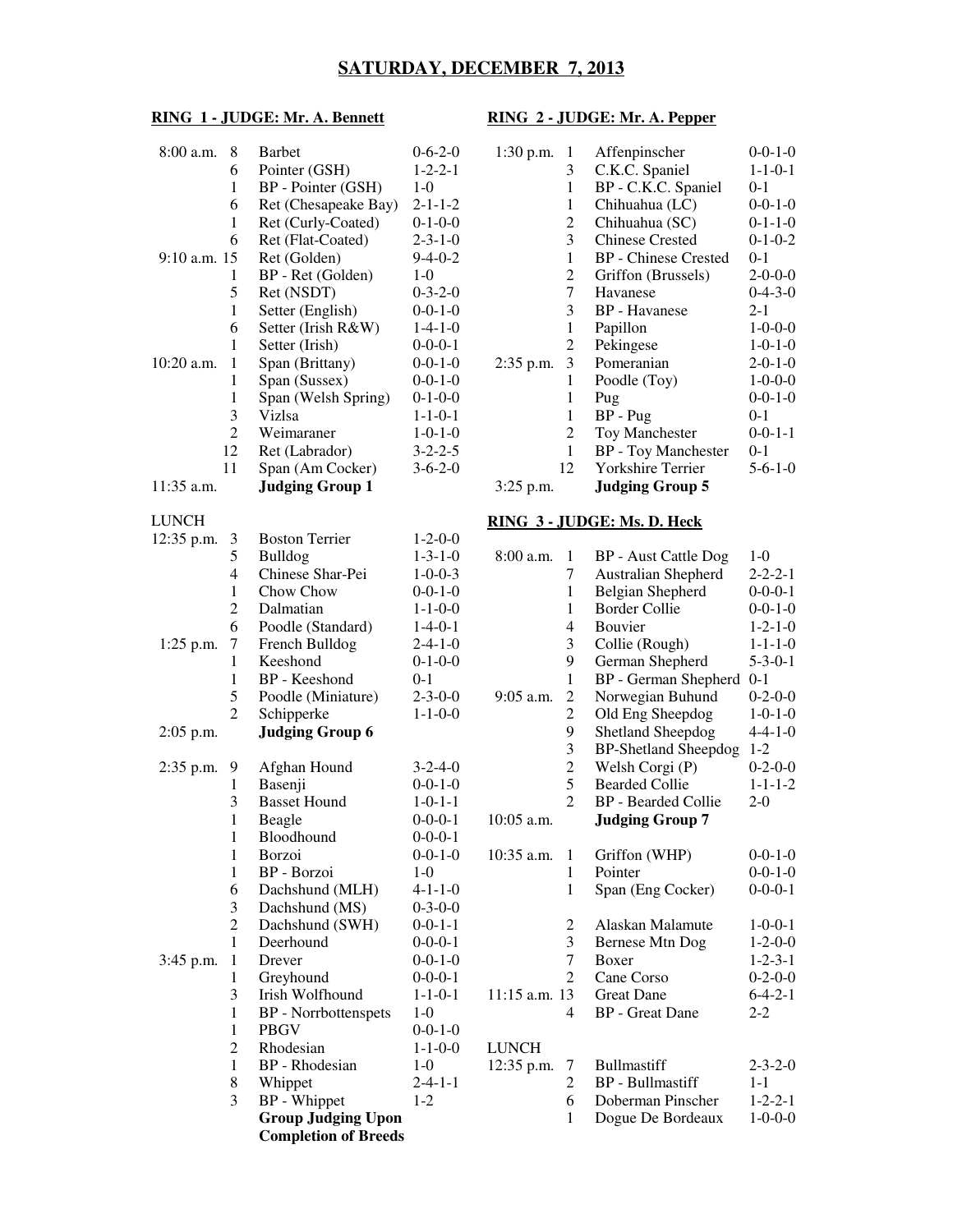#### **Saturday, December 7, 2013 (continued)**

#### **RING 3 - JUDGE: Ms. D. Heck (cont'd)**

|             | 6 | <b>Great Pyrenees</b>      | $2 - 3 - 0 - 1$ |
|-------------|---|----------------------------|-----------------|
|             | 1 | <b>BP</b> - Great Pyrenees | $1 - \Omega$    |
|             |   | Mastiff                    | $0-0-1-0$       |
| $1:35$ p.m. | 4 | Newfoundland               | $1 - 1 - 1 - 1$ |
|             | 7 | Portuguese Wtr Dog         | $3 - 2 - 1 - 1$ |
|             | 5 | Rottweiler                 | $1 - 3 - 1 - 0$ |
|             |   | BP - Rottweiler            | $1 - \Omega$    |
|             | 1 | BP - Samoyed               | 0-1             |
|             | 2 | Schnauzer (Giant)          | $0-2-0-0$       |
|             | 2 | Schnauzer (Std)            | $0-2-0-0$       |
|             | 4 | Siberian Husky             | $1 - 3 - 0 - 0$ |
|             | 3 | St. Bernard                | $2 - 1 - 0 - 0$ |
| $2:45$ p.m. |   | <b>Judging Group 3</b>     |                 |

| 3:15 p.m. | 3 | <b>Border Terrier</b>       | $1 - 2 - 0 - 0$ |
|-----------|---|-----------------------------|-----------------|
|           | 2 | <b>Bull Terrier</b>         | $1 - 1 - 0 - 0$ |
|           | 2 | Bull Terrier (Min)          | $0-1-0-1$       |
|           | 2 | Kerry Blue Terrier          | $0-1-1-0$       |
|           | 1 | <b>BP</b> - Norwich Terrier | $0-1$           |
|           | 1 | BP - Parson Russell         | $1-0$           |
|           | 1 | Schnauzer (Min)             | $1 - 0 - 0 - 0$ |
|           | 7 | <b>Scottish Terrier</b>     | $2 - 1 - 3 - 1$ |
|           | 1 | Skye Terrier                | $0 - 0 - 1 - 0$ |
|           | 1 | <b>Staff Bull Terrier</b>   | $0 - 0 - 1 - 0$ |
|           | 3 | W.H.W.T.                    | $1 - 1 - 1 - 0$ |
|           |   | <b>Group Judging Upon</b>   |                 |
|           |   | <b>Completion of Breeds</b> |                 |

### **SUNDAY, DECEMBER 8, 2013**

#### **RING 1 - JUDGE: Mr. A. Pepper**

| 8:00 a.m.     | 1              | Airedale Terrier            | $0-1-0-0$       |
|---------------|----------------|-----------------------------|-----------------|
|               | 3              | <b>Border Terrier</b>       | $0 - 3 - 0 - 0$ |
|               | 3              | <b>Bull Terrier</b>         | $2 - 1 - 0 - 0$ |
|               | 3              | <b>Bull Terrier (Min)</b>   | $0-1-0-2$       |
|               | $\mathbf{1}$   | Fox Terrier (S)             | $0 - 0 - 1 - 0$ |
|               | $\mathbf{1}$   | Irish Terrier               | $0 - 0 - 1 - 0$ |
|               | $\mathbf{1}$   | Kerry Blue Terrier          | $0 - 0 - 1 - 0$ |
|               | 1              | <b>BP</b> - Norwich Terrier | 0-1             |
|               | $\mathbf{1}$   | <b>BP</b> - Parson Russell  | $1-0$           |
|               | $\mathbf{1}$   | Schnauzer (Min)             | $1 - 0 - 0 - 0$ |
|               | 5              | <b>Scottish Terrier</b>     | $2 - 1 - 1 - 1$ |
|               | $\mathbf{1}$   | <b>Skye Terrier</b>         | $0 - 0 - 1 - 0$ |
|               | $\mathbf{1}$   | <b>Staff Bull Terrier</b>   | $0 - 0 - 1 - 0$ |
|               | 3              | W.H.W.T.                    | $1 - 1 - 1 - 0$ |
| $9:00$ a.m.   |                | <b>Judging Group 4</b>      |                 |
|               |                |                             |                 |
| $9:30$ a.m.   | 1              | <b>Bichon Frise</b>         | $1 - 0 - 0 - 0$ |
|               | 3              | <b>Boston Terrier</b>       | $2 - 1 - 0 - 0$ |
|               | $\overline{4}$ | <b>Bulldog</b>              | $1 - 2 - 1 - 0$ |
|               | 5              | Chinese Shar-Pei            | $1 - 1 - 0 - 3$ |
|               | $\mathbf{1}$   | Chow Chow                   | $0 - 0 - 1 - 0$ |
|               | 1              | Dalmatian                   | $1 - 0 - 0 - 0$ |
|               | 4              | Poodle (Miniature)          | $2 - 2 - 0 - 0$ |
| 10:15 a.m.    | 7              | French Bulldog              | $2 - 4 - 1 - 0$ |
|               | $\mathbf{1}$   | Keeshond                    | $0-1-0-0$       |
|               | $\mathbf{1}$   | <b>BP</b> - Keeshond        | 0-1             |
|               | 5              | Poodle (Standard)           | $1 - 3 - 0 - 1$ |
|               | $\overline{2}$ | Schipperke                  | $1 - 1 - 0 - 0$ |
| 10:55 a.m.    |                | <b>Judging Group 6</b>      |                 |
| 11:25 a.m. 11 |                | Ret (Golden)                | $6 - 3 - 0 - 2$ |
|               | 1              | BP - Ret (Golden)           | $1-0$           |
|               | 8              | <b>Barbet</b>               | $0 - 6 - 2 - 0$ |
|               | $\mathbf{1}$   | Griffon (WHP)               | $0 - 0 - 1 - 0$ |
|               | 1              | Pointer                     | $0 - 0 - 1 - 0$ |
|               | 4              | Pointer (GSH)               | $0-1-2-1$       |
|               | 1              | BP - Pointer (GSH)          | $1-0$           |
|               |                |                             |                 |

| $1:00$ p.m. $10$ | Span (Am Cocker)            | $3 - 5 - 2 - 0$ |
|------------------|-----------------------------|-----------------|
| 3                | Ret (Chesapeake Bay)        | $0-2-0-1$       |
| 6                | Ret (Flat-Coated)           | $2 - 3 - 1 - 0$ |
| 6                | Ret (Labrador)              | $1 - 0 - 1 - 4$ |
| 6                | Ret (NSDT)                  | $2 - 3 - 1 - 0$ |
| 1                | Setter (English)            | $0 - 0 - 1 - 0$ |
| 1                | Setter (Irish R&W)          | $0 - 0 - 1 - 0$ |
| 2                | Span (Brittany)             | $0 - 0 - 2 - 0$ |
| 1                | Span (Eng Cocker)           | $0-0-1-0$       |
| 1                | BP-Span (Eng Cocker)        | $0 - 1$         |
| 1                | Span (Eng Springer)         | $0-1-0-0$       |
| 1                | Span (Sussex)               | $0 - 0 - 1 - 0$ |
| 1                | Span (Welsh Spring)         | $0-1-0-0$       |
| 3                | Vizlsa                      | $1 - 1 - 0 - 1$ |
| 4                | Weimaraner                  | $1 - 1 - 1 - 1$ |
|                  | <b>Group Judging Upon</b>   |                 |
|                  | <b>Completion of Breeds</b> |                 |

#### **RING 2 - JUDGE: Mr. A. Ewles**

| 2:00 p.m. | 9 | Afghan Hound                | $3 - 2 - 4 - 0$ |
|-----------|---|-----------------------------|-----------------|
|           | 1 | Basenji                     | $0 - 0 - 1 - 0$ |
|           | 2 | <b>Basset Hound</b>         | $0 - 0 - 1 - 1$ |
|           | 1 | Beagle                      | $0-0-0-1$       |
|           | 1 | Borzoi                      | $0 - 0 - 1 - 0$ |
|           | 1 | BP - Borzoi                 | $1-0$           |
|           | 5 | Dachshund (MLH)             | $4 - 0 - 1 - 0$ |
|           | 2 | Dachshund (MS)              | $0-2-0-0$       |
|           | 2 | Dachshund (SWH)             | $0-0-1-1$       |
|           | 1 | Drever                      | $0 - 0 - 1 - 0$ |
|           | 2 | Irish Wolfhound             | $1 - 0 - 0 - 1$ |
|           | 1 | BP - Irish Wolfhound        | 0-1             |
|           | 1 | <b>BP</b> - Norrbottenspets | $1 - 0$         |
|           | 1 | PBGV                        | $0-0-1-0$       |
|           | 4 | Rhodesian                   | $3 - 1 - 0 - 0$ |
|           | 1 | BP - Rhodesian              | $1 - 0$         |
|           | 8 | Whippet                     | $2 - 4 - 0 - 2$ |
|           |   | <b>Group Judging Upon</b>   |                 |
|           |   | <b>Completion of Breeds</b> |                 |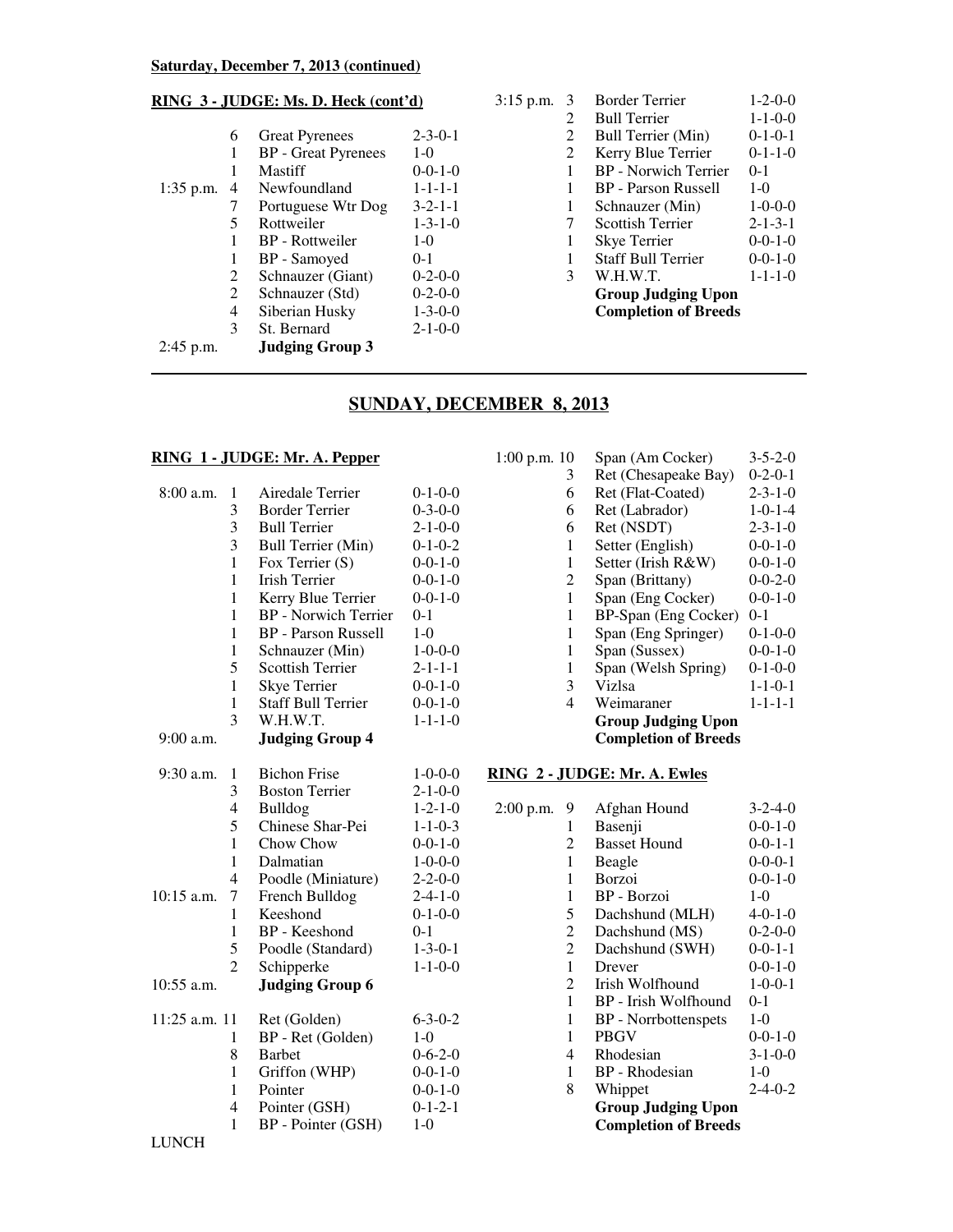#### **Sunday, December 8, 2013 (continued)**

| RING 3 - JUDGE: Mr. A. Bennett |                |                             |                 | $12:35$ p.m. | -5               | <b>Great Pyrenees</b>       | $2 - 3 - 0 - 0$ |
|--------------------------------|----------------|-----------------------------|-----------------|--------------|------------------|-----------------------------|-----------------|
|                                |                |                             |                 |              | 1                | Mastiff                     | $0 - 0 - 1 - 0$ |
| $8:00$ a.m.                    | -1             | Affenpinscher               | $0-0-1-0$       |              | $\overline{4}$   | Newfoundland                | $1 - 1 - 1 - 1$ |
|                                | $\overline{2}$ | C.K.C. Spaniel              | $0-1-0-1$       |              | 8                | Portuguese Wtr Dog          | $3 - 2 - 2 - 1$ |
|                                | 1              | Chihuahua (LC)              | $0-0-1-0$       |              | 5                | Rottweiler                  | $1 - 3 - 1 - 0$ |
|                                | $\overline{2}$ | Chihuahua (SC)              | $0-1-1-0$       |              | 1                | <b>BP</b> - Rottweiler      | $1-0$           |
|                                | $\overline{3}$ | <b>Chinese Crested</b>      | $1 - 2 - 0 - 0$ |              | 1                | BP - Samoyed                | $0 - 1$         |
|                                | $\overline{2}$ | <b>BP</b> - Chinese Crested | $1 - 1$         |              | 1                | Schnauzer (Giant)           | $0 - 0 - 1 - 0$ |
|                                | 6              | Havanese                    | $0 - 4 - 2 - 0$ |              | $\overline{2}$   | Siberian Husky              | $0-2-0-0$       |
| 8:40 a.m.                      | 3              | <b>BP</b> - Havanese        | $2 - 1$         |              | $\mathbf{1}$     | <b>BP</b> - Siberian Husky  | $0 - 1$         |
|                                | 1              | Papillon                    | $0-1-0-0$       |              | 3                | St. Bernard                 | $2 - 1 - 0 - 0$ |
|                                | $\overline{2}$ | Pekingese                   | $1 - 0 - 1 - 0$ | $1:50$ p.m.  |                  | <b>Judging Group 3</b>      |                 |
|                                | $\mathbf{1}$   | Pomeranian                  | $0-0-1-0$       |              |                  |                             |                 |
|                                | 1              | Poodle (Toy)                | $1 - 0 - 0 - 0$ | $2:20$ p.m.  | -1               | BP - Aust Cattle Dog        | $1-0$           |
|                                | $\overline{2}$ | Pug                         | $0 - 0 - 2 - 0$ |              | 6                | Australian Shepherd         | $2 - 1 - 2 - 1$ |
|                                | $\mathbf{1}$   | $BP - Pug$                  | $1-0$           |              | 1                | <b>Bearded Collie</b>       | $0 - 0 - 0 - 1$ |
|                                | $\overline{2}$ | <b>Toy Manchester</b>       | $0 - 0 - 1 - 1$ |              | 1                | Belgian Shepherd            | $0 - 0 - 0 - 1$ |
|                                | 10             | Yorkshire Terrier           | $3-6-1-0$       |              | 1                | <b>Border Collie</b>        | $0 - 0 - 1 - 0$ |
| $9:35$ a.m.                    |                | <b>Judging Group 5</b>      |                 |              | 4                | Bouvier                     | $1 - 2 - 1 - 0$ |
|                                |                |                             |                 |              | 1                | <b>Briard</b>               | $0-1-0-0$       |
| 10:05 a.m.                     | 2              | Alaskan Malamute            | $1 - 0 - 0 - 1$ |              | $\overline{4}$   | Collie (Rough)              | $1 - 1 - 2 - 0$ |
|                                | 1              | Bernese Mtn Dog             | $0-1-0-0$       |              | 3                | Collie (Smooth)             | $2 - 1 - 0 - 0$ |
|                                | 9              | Boxer                       | $2 - 2 - 3 - 2$ |              | 4                | German Shepherd             | $1 - 2 - 0 - 1$ |
|                                | 7              | <b>Bullmastiff</b>          | $2 - 3 - 2 - 0$ |              | $\mathbf{1}$     | BP - German Shepherd        | $0-1$           |
|                                | 3              | <b>BP</b> - Bullmastiff     | $1-2$           |              | $\overline{2}$   | Norwegian Buhund            | $0-2-0-0$       |
|                                | $\overline{2}$ | Cane Corso                  | $0-2-0-0$       |              | $\boldsymbol{2}$ | Old Eng Sheepdog            | $1 - 0 - 1 - 0$ |
| 11:05 a.m.                     | 8              | Doberman Pinscher           | $2 - 3 - 2 - 1$ |              | 9                | Shetland Sheepdog           | $3 - 5 - 1 - 0$ |
|                                | 1              | Dogue De Bordeaux           | $1 - 0 - 0 - 0$ |              | $\overline{2}$   | Welsh Corgi (P)             | $0-2-0-0$       |
|                                | 13             | <b>Great Dane</b>           | $6 - 4 - 2 - 1$ |              |                  | <b>Group Judging Upon</b>   |                 |
|                                | 3              | <b>BP</b> - Great Dane      | $1-2$           |              |                  | <b>Completion of Breeds</b> |                 |
| <b>LUNCH</b>                   |                |                             |                 |              |                  |                             |                 |

#### **CHANGE OF JUDGE**

With the passing of Mr. Stanbridge, the following judge changes have been made:

**Saturday, December 7, 2013**, Ms. D. Heck will judge all breeds in group 3 and group 7 and groups 3 and 7 at the group level. Mr. A. Pepper will judge all breeds in group 5 and group 5 at the group level. Mr. A. Pepper will also judge Best in Show, Best Puppy in Show and Best Baby Puppy in Show.

**Sunday, December 8, 2013**, Mr. A. Pepper will judge all breeds in groups 1, 4 and 6 and group 1, 4 and 6 at group level.

Mr. A. Bennett has exceeded his allowable limit on Saturday, December 7, 2013. Ms. D. Heck will judge the following breeds in his place: 1 Griffon (WHP), 1 Pointer and 1 Spaniel (English Cocker).

Exhibitors affected by these changes may withdraw their entries up to one hour before the judging of their breed.

Exhibitors may also enter under these changes, provided they are entered in one of the other days. *ENTRIES MUST BE MADE ONE HOUR BEFORE THE START OF THE SHOW*.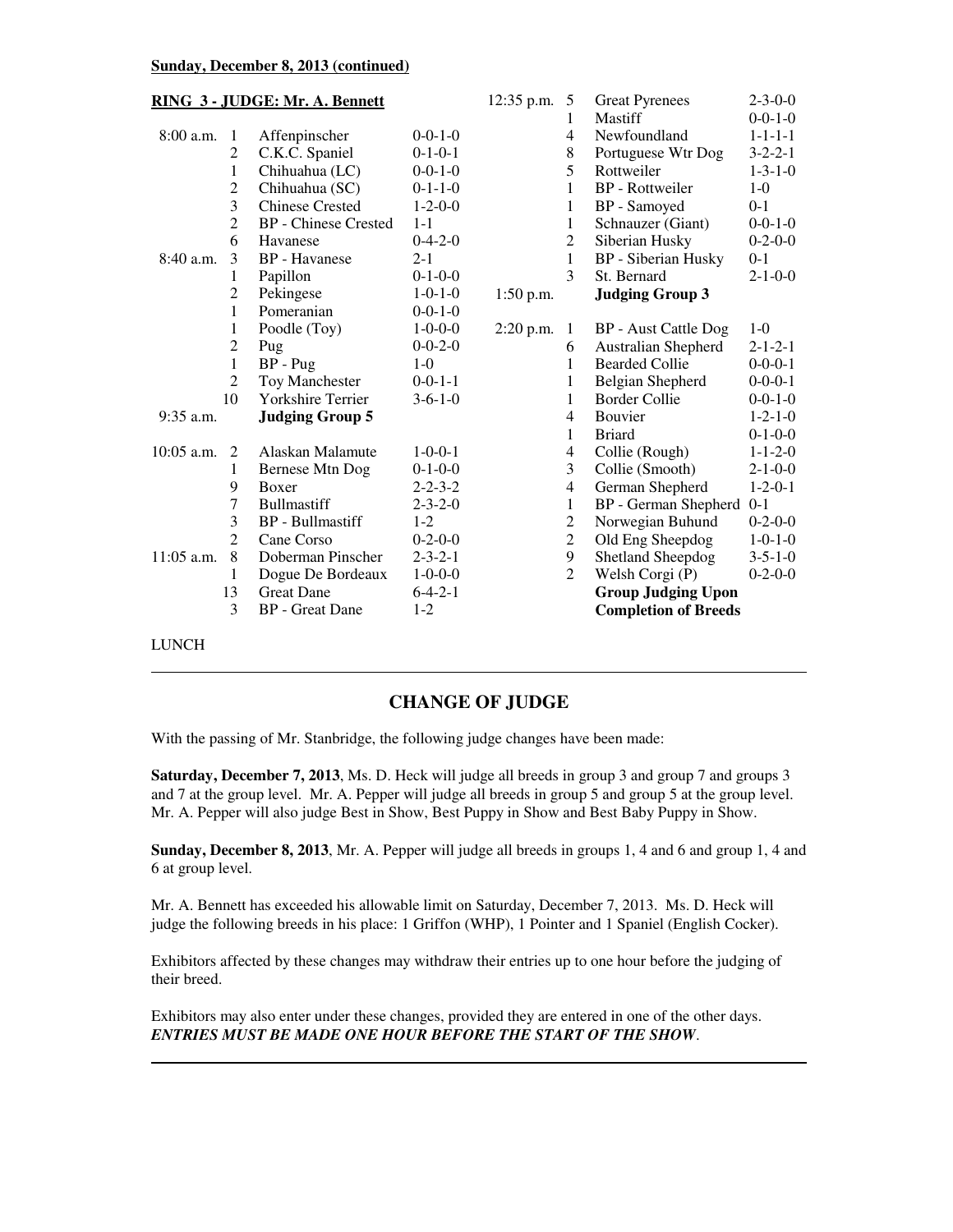#### **JUNIOR HANDLING**

#### **SATURDAY, DECEMBER 7, 2013**

RING 2 - Noon

*Juniors must sign up by 11:00 a.m.*

#### **GENERAL SPECIALS**

Friday, December 6, 2013 - Ms. D. Heck

Saturday, December 7, 2013 - Mr. A. Pepper

Sunday, December 8, 2013 - Mr. A. Bennett

#### **BUILDING INFORMATION**

On Friday, December  $6<sup>th</sup>$ , Saturday, December  $7<sup>st</sup>$  and Sunday, December  $8<sup>nd</sup>$ , 2013 the building will open at 6:30 a.m. and close at 11:00 p.m.

The club will not provide security overnight, and all dogs are left in the building at the owners' risk.

Please clean up after your dogs to ensure the grounds are left in proper condition for the community. There are free pick-up baggies available at the side and back doors of the Centre. Clean exercise pens are also available. *Please DO NOT exercise dogs at the front of the Centre.* This is a great venue. Please show them that responsible dog owners are great neighbours.

Crating will be allowed at the west end of the judging floor with a limited number of spaces available. No reservations are allowed and exhibitors will abide by the decision of the Superintendent on the placement of crates within this area.

|                     | <b>SUMMARY</b> |            |     |  |  |
|---------------------|----------------|------------|-----|--|--|
|                     | Fri            | <u>Sat</u> | Sun |  |  |
| Group 1             | 66             | 89         | 71  |  |  |
| Group 2             | 27             | 44         | 39  |  |  |
| Group 3             | 55             | 75         | 72  |  |  |
| Group 4             | 14             | 22         | 24  |  |  |
| Group 5             | 33             | 41         | 34  |  |  |
| Group 6             | 25             | 36         | 34  |  |  |
| Group 7             | 34             | 45         | 40  |  |  |
|                     | 254            | 352        | 314 |  |  |
| <b>Baby Puppies</b> | 19             | 34         | 27  |  |  |
|                     | 273            | 386        | 341 |  |  |
|                     |                |            |     |  |  |

l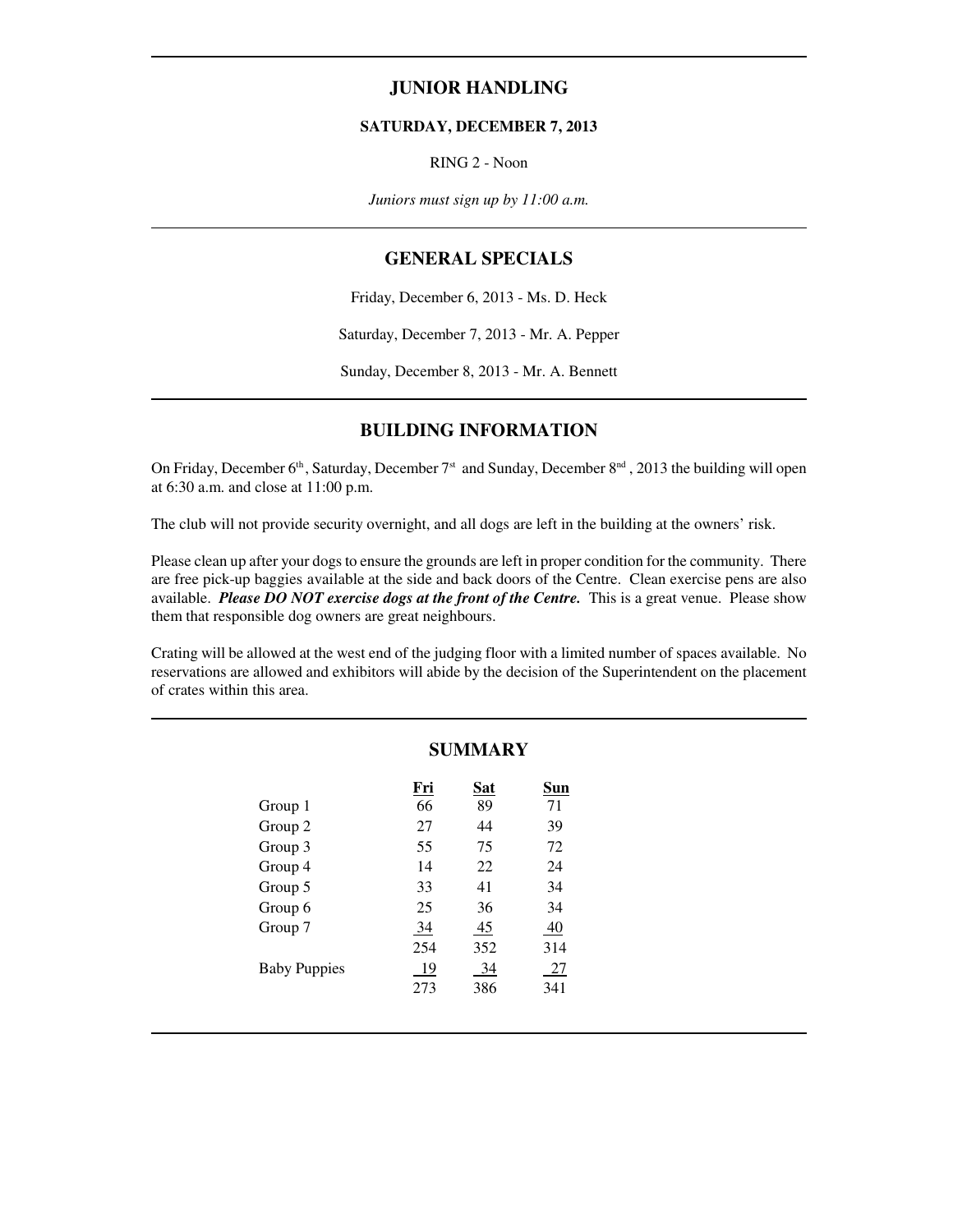

**Travelling West**: Hwy. 403 West to Brantford to Wayne Gretzky Parkway exit. Turn left onto parkway and follow south to Colborne Street. Turn right on Colborne, merge onto Dalhousie Street (which becomes one way). Follow to Clarence Street and turn left. Exit right onto Icomm Drive. Turn left at lights on Market Street. Civic Centre is next to Casino.

**Travelling East:** Hwy. 403 East to the Paris Road exit that becomes Brant Avenue. Drive straight on Brant Ave. to stoplights at the Armouries. Go through stoplights and follow Icomm Drive to Market Street. Turn right.

**Travelling South**: Follow Hwy. 24 into Brantford where it turns into King George Road. Stay on King George Rd. and turn left at stoplights onto Brant Avenue (after passing Brantford General Hospital and going under the overpass). Go through the stoplights at the junction by the Armouries onto Icomm Drive. Turn right at Market St.